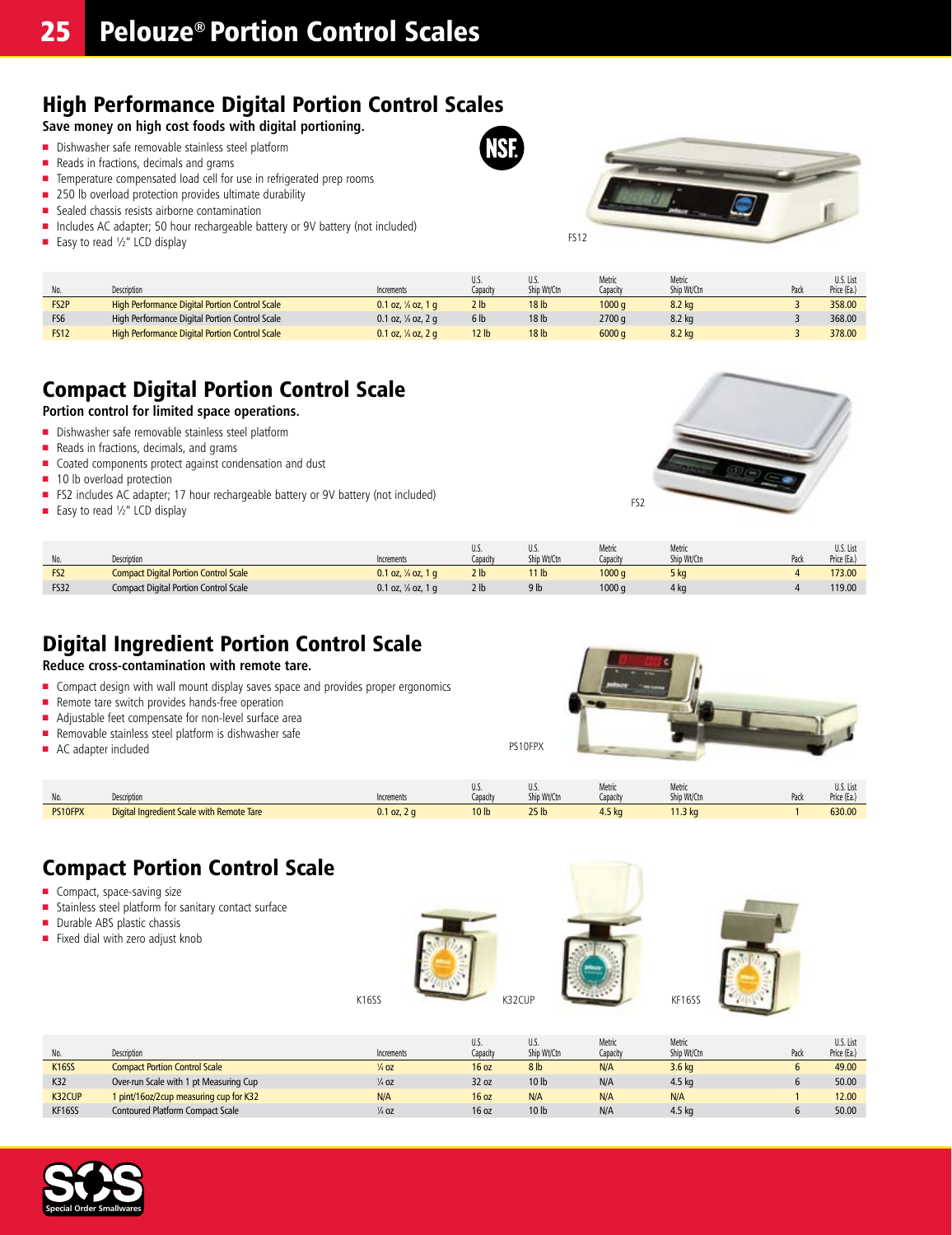#### **New!** Mechanical Portion Control Scales

### 600 Series Dishwasher Safe Mechanical Portion Control Scale

- Stainless steel scales are 100% dishwasher safe
- QuickStop™ indicator stops needle immediately on weight
- Easy to disassemble, no tools required and no loose parts
- Temperature compensated for use in refrigerated prep rooms and throughout the flow of food
- 30° angled easy-to-ready shatter resistant lens
- $\blacksquare$  6" x 51/4" Platform serves as built in handle
- $\blacksquare$  Rotating dial simplifies multiple ingredient weighings



| 632SRW |  |
|--------|--|

×

|         |                                                      |                  | U.S.             | U.S.             | Metric   | Metric      | U.S. List   |
|---------|------------------------------------------------------|------------------|------------------|------------------|----------|-------------|-------------|
|         | Description                                          | Increments       | Capacity         | Ship Wt/Ctn      | Capacity | Ship Wt/Ctn | Price (Ea.) |
| 632SRWO | Mechanical Portion Control Scale w/Quick Stop        | $\frac{1}{4}$ OZ | 32 oz            | 30 <sub>lb</sub> | N/A      | 13.6 kg     | 174.00      |
| 632SRW  | Mechanical Portion Control Scale                     | $\frac{1}{4}$ OZ | 32 oz            | 30 lb            | N/A      | 13.6 kg     | 120.00      |
| 605SRWO | <b>Mechanical Portion Control Scale w/Quick Stop</b> | $\frac{1}{2}$ oz | 5 <sub>h</sub>   | 30 <sub>lb</sub> | N/A      | 13.6 kg     | 174.00      |
| 605SRW  | Mechanical Portion Control Scale                     | $\frac{1}{2}$ oz | 5 <sub>h</sub>   | 30 lb            | N/A      | 13.6 kg     | 120.00      |
| 625SRW  | <b>Mechanical Portion Control Scale</b>              | 2 <sub>oz</sub>  | 25 <sub>1b</sub> | 30 lb            | N/A      | 13.6 ka     | 139.50      |

#### 800 Series Washable Mechanical Portion Control Scale

- Stainless steel scales are 100% dishwasher safe
- QuickStop™ indicator stops needle immediately on weight
- Easy to disassemble, no tools required and no loose parts
- **n** Temperature compensated for use in refrigerated prep rooms and throughout the flow of food
- $\blacksquare$  30 $^{\circ}$  angled easy-to-ready shatter resistant lens
- 9" x 9" Platform serves as built in handle
- $\blacksquare$  Rotating dial simplifies multiple ingredient weighings



**New!** 



BD16SC



| No.           | Description                                                             | Increments            | <b>Rotating Dial</b> | U.S.<br>Capacity | U.S.<br>Ship Wt/Ctn | Metric<br>Capacity | Metric<br>Ship Wt/Ctn | Pack           | U.S. List<br>Price (Ea.) |
|---------------|-------------------------------------------------------------------------|-----------------------|----------------------|------------------|---------------------|--------------------|-----------------------|----------------|--------------------------|
| 832SRWQ       | Dishwasher Safe Washable Mechanical Portion Control Scale w/ Quick Stop | $\frac{1}{8}$ OZ      | Yes                  | 32 oz            | 42 lb               | N/A                | 19 <sub>kg</sub>      | $\overline{4}$ | 295.00                   |
| 832SRW        | Dishwasher Safe Washable Mechanical Portion Control Scale               | $\frac{1}{8}$ OZ      | Yes                  | 32 oz            | 42 lb               | N/A                | 19 <sub>kg</sub>      | 4              | 256.00                   |
| 832RWQ        | Washable Mechanical Portion Control Scale w/ Quick Stop                 | $\frac{1}{8}$ OZ      | Yes                  | 32 oz            | 42 lb               | N/A                | 19 <sub>kg</sub>      | $\overline{4}$ | 220.00                   |
| 832WQ         | Washable Mechanical Portion Control Scale w/ Quick Stop                 | $\frac{1}{8}$ OZ      |                      | 32 oz            | 42 lb               | N/A                | 19 <sub>kg</sub>      | $\overline{4}$ | 180.00                   |
| <b>832RW</b>  | <b>Washable Mechanical Portion Control Scale</b>                        | $\frac{1}{8}$ OZ      | Yes                  | 32 oz            | 42 lb               | N/A                | 19 <sub>kg</sub>      | $\overline{4}$ | 193.00                   |
| 832BW         | Washable Mechanical Portion Control Scale                               | $\frac{1}{8}$ oz, 2 q |                      | 32 oz            | 42 lb               | 900q               | 19 <sub>kg</sub>      | $\overline{4}$ | 136.00                   |
| 832W          | <b>Washable Mechanical Portion Control Scale</b>                        | $\frac{1}{8}$ OZ      |                      | 32 oz            | 42 lb               | N/A                | 19 <sub>kg</sub>      | $\overline{4}$ | 136.00                   |
| 805SRWQ       | Dishwasher Safe Washable Mechanical Portion Control Scale w/ Quick Stop | $\frac{1}{2}$ oz      | Yes                  | 5 <sub>lb</sub>  | 42 lb               | N/A                | 19 <sub>kg</sub>      | $\overline{4}$ | 299.00                   |
| <b>805RWQ</b> | Washable Mechanical Portion Control Scale w/ Quick Stop                 | $\frac{1}{2}$ OZ      | Yes                  | 5 <sub>lb</sub>  | 42 lb               | N/A                | 19 <sub>kg</sub>      | $\overline{4}$ | 225.00                   |
| 805W          | Washable Mechanical Portion Control Scale                               | $\frac{1}{2}$ oz      |                      | 5 <sub>lb</sub>  | 42 lb               | N/A                | 19 <sub>kg</sub>      | $\overline{4}$ | 138.50                   |
| <b>810BW</b>  | <b>Washable Mechanical Portion Control Scale</b>                        | 1 oz, $25q$           |                      | 10 <sub>lb</sub> | 42 lb               | $4.5$ kg           | 19 <sub>kg</sub>      | $\overline{4}$ | 140.50                   |
| 810W          | <b>Washable Mechanical Portion Control Scale</b>                        | 1 <sub>oz</sub>       |                      | 10 <sub>lb</sub> | 42 lb               | N/A                | 19 <sub>kg</sub>      | $\overline{4}$ | 140.50                   |
| 820SW         | Dishwasher Safe Washable Mechanical Portion Control Scale               | 1 <sub>oz</sub>       |                      | 20 <sub>lb</sub> | 42 <sub>lb</sub>    | N/A                | 19 <sub>kg</sub>      | $\overline{4}$ | 227.00                   |
| 820BW         | Washable Mechanical Portion Control Scale                               | 10z, 25q              |                      | 20 <sub>1b</sub> | 42 lb               | 9 <sub>kg</sub>    | 19 <sub>kg</sub>      | $\overline{4}$ | 142.50                   |
| <b>820W</b>   | <b>Washable Mechanical Portion Control Scale</b>                        | 1 <sub>oz</sub>       |                      | 20 <sub>1b</sub> | 42 lb               | N/A                | 19 <sub>kg</sub>      | $\overline{4}$ | 142.50                   |
| 840SW         | Dishwasher Safe Washable Mechanical Portion Control Scale               | 2 <sub>0z</sub>       |                      | 40 lb            | 42 lb               | N/A                | 19 <sub>kg</sub>      | 4              | 235.00                   |
| <b>840BW</b>  | <b>Washable Mechanical Portion Control Scale</b>                        | 2 oz, 50 g            |                      | 40 lb            | 42 lb               | 18 <sub>kg</sub>   | 19 <sub>kg</sub>      | $\overline{4}$ | 145.00                   |
| 840W          | <b>Washable Mechanical Portion Control Scale</b>                        | 2 <sub>oz</sub>       |                      | 40 lb            | 42 lb               | N/A                | 19 <sub>kg</sub>      | 4              | 145.00                   |

### Bakers Beam Scales

- Seamless one piece stainless steel scoop (included)
- **Precision weights included for maximim accuracy**
- **n** Chrome plated steel platform
- Adjustable stainless steel counter weight (included) for precise tare of scoop



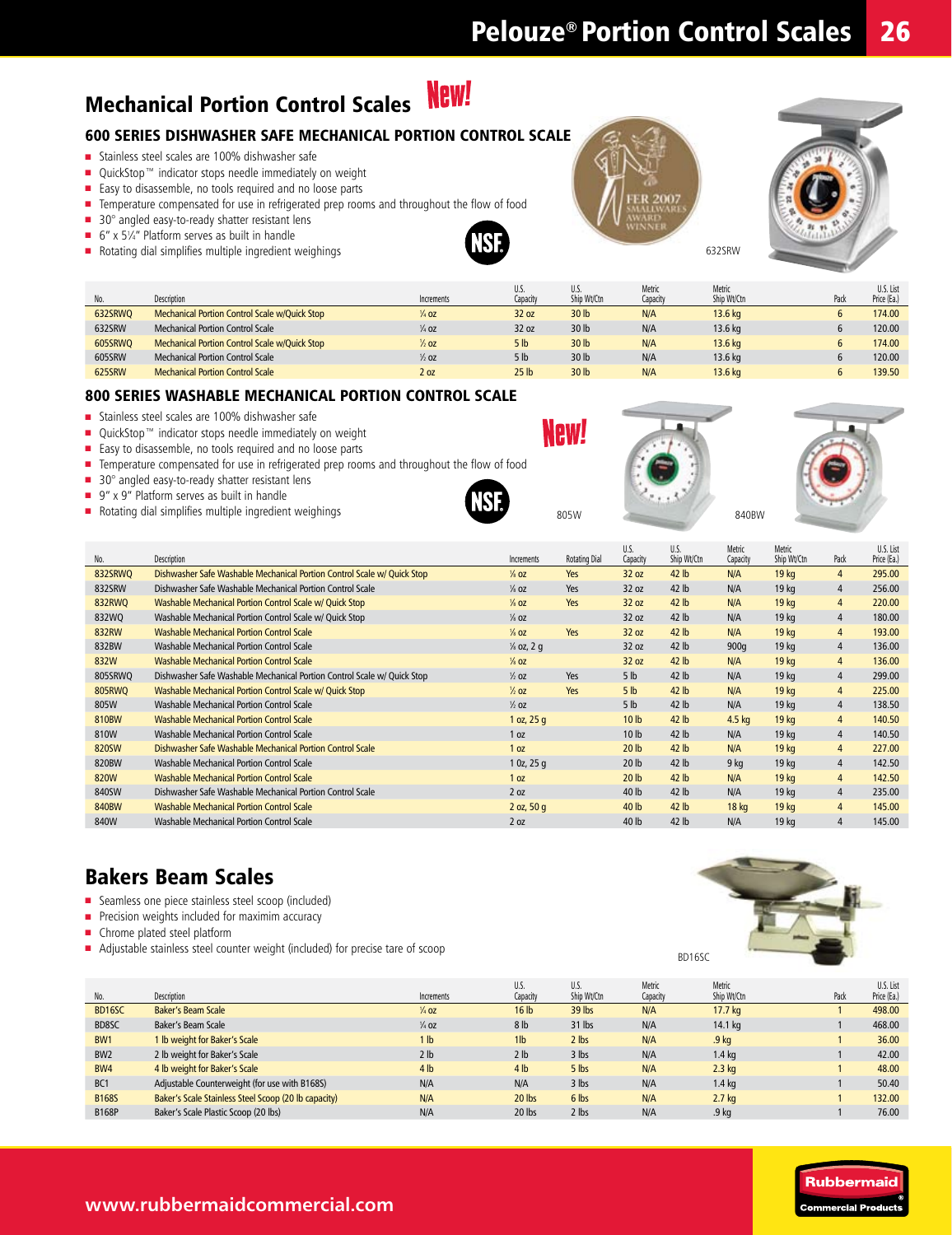### Y-Line Mechanical Portion Control Scales

- <sup>n</sup> Stainless steel platform and stanchion serve as built-in handle
- Extra-thick anodized aluminum chassis for extreme durability
- $\blacksquare$  Tempered spring for accuracy in refrigerated prep rooms
- Color-coded lens provides "at-a-glance" scale capacity identification





#### Rotating Dial

| No.            | Description                               | Increments       | U.S.<br>Capacity | U.S.<br>Ship Wt/Ctn | Metric<br>Capacity | Metric<br>Ship Wt/Ctn | Pack | U.S. List<br>Price (Ea.) |
|----------------|-------------------------------------------|------------------|------------------|---------------------|--------------------|-----------------------|------|--------------------------|
| <b>Y16R</b>    | <b>Mechanical Portion Control Scale</b>   | $\frac{1}{8}$ OZ | 16 oz            | 23 <sub>lb</sub>    | N/A                | 10.4 <sub>ka</sub>    | b    | 85.60                    |
| Y32R           | Mechanical Portion Control Scale          | $\frac{1}{4}$ OZ | 32 oz            | 23 <sub>lb</sub>    | N/A                | 10.4 <sub>kg</sub>    | 6    | 87.00                    |
| <b>Y50G</b>    | <b>Mechanical Portion Control Scale</b>   | 2 oz             | 50 lb            | 23 <sub>lb</sub>    | N/A                | 10.4 <sub>kg</sub>    | 6    | 76.60                    |
| <b>YG1000R</b> | Mechanical Portion Control Scale - Metric | 5q               | N/A              | 23 <sub>lb</sub>    | 1000a              | 10.4 <sub>kg</sub>    | 6    | 87.00                    |
| <b>YG180R</b>  | <b>Mechanical Portion Control Scale</b>   | $\frac{1}{2}$ OZ | 5 <sub>h</sub>   | 23 <sub>lb</sub>    | N/A                | 10.4 <sub>kg</sub>    | 6    | 89.00                    |
| <b>YG425R</b>  | Mechanical Portion Control Scale          | 2 <sub>0z</sub>  | 25 <sub>1b</sub> | 23 <sub>lb</sub>    | N/A                | 10.4 <sub>ka</sub>    | 6    | 90.00                    |
| <b>YG450R</b>  | <b>Mechanical Portion Control Scale</b>   | 4 oz             | 50 lb            | 23 <sub>lb</sub>    | N/A                | 10.4 <sub>kg</sub>    | 6    | 91.00                    |
| <b>YG500R</b>  | Mechanical Portion Control Scale - Metric | 2q               | N/A              | 23 <sub>lb</sub>    | 500q               | 10.4 <sub>ka</sub>    | 6    | 85.60                    |

#### Fixed Dial

|                  |                                         |                    | U.S.             | U.S.             | Metric   | Metric             |      | U.S. List   |
|------------------|-----------------------------------------|--------------------|------------------|------------------|----------|--------------------|------|-------------|
| <b>No</b><br>iv. | Description                             | Increments         | Capacity         | Ship Wt/Ctn      | Capacitv | Ship Wt/Ctn        | Pack | Price (Ea.) |
| <b>Y200R</b>     | Mechanical Portion Control Scale        | 1/ <sub>4</sub> OZ | 32 oz            | 23 <sub>lb</sub> | N/A      | 10.4 <sub>kg</sub> |      | 73.60       |
| <b>YG400R</b>    | <b>Mechanical Portion Control Scale</b> | 2 <sub>oz</sub>    | 25 <sub>1b</sub> | 23 <sub>lb</sub> | N/A      | 10.4 kg            |      | 77.60       |
| <b>YG800R</b>    | <b>Mechanical Portion Control Scale</b> | 4 oz               | 50 lb            | 23 <sub>lb</sub> | N/A      | 10.4 kg            |      | 78.60       |

#### Dual Read Rotating Dial

|             |                                              |                         | U.S.             | U.S.             | Metric           | Metric             |      | U.S. List   |
|-------------|----------------------------------------------|-------------------------|------------------|------------------|------------------|--------------------|------|-------------|
| No.         | Description                                  | Increments              | Capacity         | Ship Wt/Ctn      | Capacity         | Ship Wt/Ctn        | Pack | Price (Ea.) |
| A012R       | Mechanical Portion Control Scale - Dual Read | 2 oz, 50 g              | 25 <sub>1b</sub> | 23 <sub>lb</sub> | 10 <sub>ka</sub> | 10.4 <sub>ka</sub> |      | 90.00       |
| A12R        | Mechanical Portion Control Scale - Dual Read | 1/ <sub>4</sub> oz, 5 g | 32 oz            | 23 <sub>lb</sub> | 900q             | 10.4 <sub>ka</sub> |      | 87.00       |
| <b>A22R</b> | Mechanical Portion Control Scale - Dual Read | $\frac{1}{2}$ oz, 10 g  | 5 <sub>lb</sub>  | 23 <sub>lb</sub> | 2 ka             | 10.4 <sub>ka</sub> |      | 89.00       |

### Digital Hanging Scales

**Weighing made simple for sporting, agricultural, or industrial needs.**

- $\blacksquare$  1/<sub>2</sub>" LCD display
- $\blacksquare$  Tare feature removes weight of container and allows for multiple weighings
- $\blacksquare$  Memory settings will record up to 4 weighings
- $\blacksquare$  Hold button locks in weight of item being weighed
- Heavy-duty steel hooks will not break or bend



| IV.            | Description                  | Increments       | U.J.<br>Capacity | U.S.<br>Ship Wt/Ctn | Metric<br>Capacity | Metric<br>Ship Wt/Ctn | Pack | U.S. List<br>Price (Ea., |
|----------------|------------------------------|------------------|------------------|---------------------|--------------------|-----------------------|------|--------------------------|
| 007750-000-000 | <b>Digital Hanging Scale</b> | $\alpha$ z, 20 q | 50 lb            | 6 <sub>lb</sub>     | <b>22 kg</b>       | 2.12                  |      | 10.00                    |
| 007710-000-000 | Digital Hanging Scale        | 2 oz, 5          | 100 lb           | 6 <sub>lb</sub>     | 15 ko              | 2.12                  |      | 140.00                   |

### Mechanical Hanging Scales

**Heavy-duty steel construction for multi-purpose weighing.** 

- <sup>n</sup> Adjustable tare pointer for removing weight of container
- **n** Heavy-duty steel hooks will not break or bend
- Optional hanging adapter for use on doors and beams
- Basket and chain available separately (007908)



7750



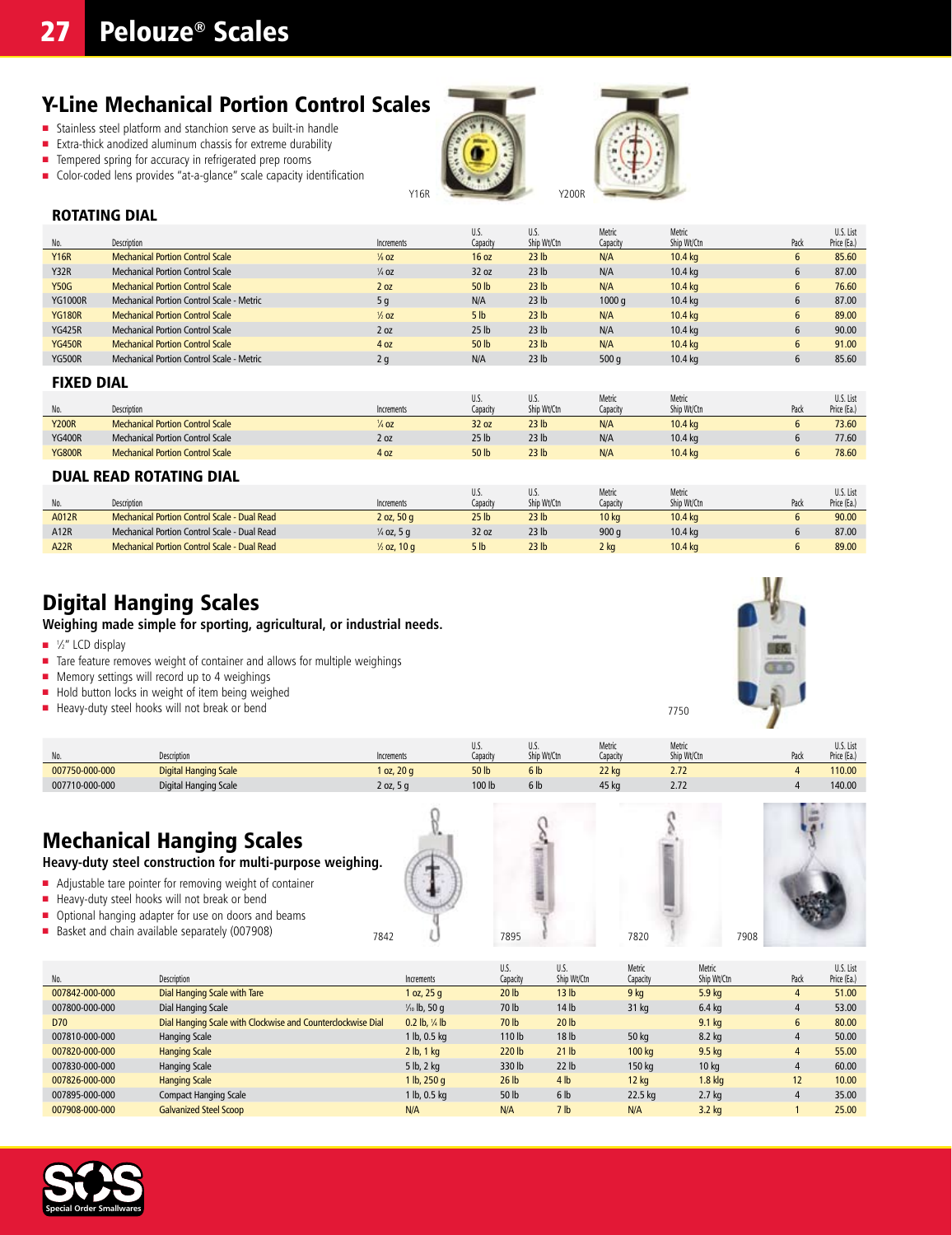## Digital Receiving/Utility Scales

**Proper inventory control begins at the receiving door.**

### 4010/4040 Digital Receiving scales

- $\blacksquare$  Rugged 18 gauge scale designed to handle heavy packages and containers
- Remote 1/2" LCD wall mount display saves counter space and provides eye-level readout
- (9' cord reach) for employee safe receiving
- Tare feature removes weight of container
- **n** Low profile platform and non-skid feet allow for easy weighing

### Straight Weight Scales

- $\blacksquare$  Durable straight weight scales
- $\blacksquare$  Hold feature



4010 / 4040

PE20

|                 |                                      |                    | U.S.            | U.S.             | Metric           | Metric            |      | U.S. List   |
|-----------------|--------------------------------------|--------------------|-----------------|------------------|------------------|-------------------|------|-------------|
| No.             | Description                          | Increments         | Capacity        | Ship Wt/Ctn      | Capacity         | Ship Wt/Ctn       | Pack | Price (Ea.) |
| 4010            | <b>Digital Receiving Scale</b>       | $0.2$ lb, $0.1$ kg | 150 lb          | 22 lb            | 68 kg            | 10 <sub>kg</sub>  |      | 188.00      |
| 4040            | Digital Receiving Scale              | $0.5$ lb, $0.2$ kg | 400 lb          | 22 <sub>lb</sub> | 180 kg           | 10. kg            |      | 220.00      |
| SP <sub>5</sub> | <b>Digital Straight Weight Scale</b> | $0.1$ oz, 1 q      | 5 <sub>lb</sub> | 4 <sub>lb</sub>  | $2.2$ kg         | 1.8 <sub>kq</sub> |      | 58.00       |
| <b>PE10</b>     | Digital Straight Weight Scale        | $0.2$ oz, 5 q      | 10 lb           | 4 <sub>lb</sub>  | 5000q            | 1.8 kg            |      | 95.00       |
| <b>PE20</b>     | Digital Straight Weight Scale        | $0.1$ oz, 5 q      | 20 lb           | 5 <sub>lb</sub>  | 10 <sub>kg</sub> | $2.3$ kg          |      | 120.00      |

SP<sub>5</sub>

### Briefcase/Utility Mechanical Receiving Scales

**Low profile receiving scale for foodservice, industrial, or office environments.**

- Multi-ribbed platform is sturdy enough for bulky crates or heavy cartons
- Memory Lock™ feature locks in weight when dial is secure
- $\blacksquare$  Low platform design allows for cartons to easily slide onto scale, improving employee safety
- **n** Protected zero adjust knob for precise zero reset
- $\blacksquare$  Non-skid feet ensure weighing stability



|               |                                             |                   | U.S.              | U.S.             | Metric   | Metric            |      | U.S. List   |
|---------------|---------------------------------------------|-------------------|-------------------|------------------|----------|-------------------|------|-------------|
| No.           | Description                                 | Increments        | Capacity          | Ship Wt/Ctn      | Capacity | Ship Wt/Ctn       | Pack | Price (Ea.) |
| <b>P100S</b>  | "Briefcase" Receiving Scale                 | l Ib              | 100 <sub>lb</sub> | 20 <sub>lb</sub> | N/A      | 9.1 <sub>kg</sub> |      | 122.00      |
| P114S         | "Briefcase" Receiving Scale Metric          | 0.5 <sub>kq</sub> | N/A               | 20 lb            | 114 ka   | $9.1$ kg          |      | 131.00      |
| <b>P250S</b>  | "Briefcase" Receiving Scale                 | l Ib              | 250 lb            | 20 <sub>lb</sub> | N/A      | 9.1 <sub>kg</sub> |      | 131.00      |
| <b>P250SS</b> | Stainless Steel "Briefcase" Receiving Scale | l Ib              | 250 lb            | 20 lb            | N/A      | $9.1$ kg          |      | 141.00      |

### Platform Receiving Scales

#### **Heavy-duty platform scale for table top weighing.**

- Temperature compensated for use in refrigerated prep rooms and throughout the flow of food
- $\blacksquare$  30° angled easy-to-ready shatter resistant lens
- **n** Heavy-duty steel construction
- Zero adjust knob for precise zero reset



#### Platform Receiving Scale: Stainless Steel with Fixed Dial

| <b>No</b><br>IV. | Description                       | Increments | U.J.<br>Capacity | U.J.<br>Ship Wt/Ctn | Metric<br>Capacity | Metric<br>Ship Wt/Ctn | Pack | U.S. List<br>Price (Ea.) |
|------------------|-----------------------------------|------------|------------------|---------------------|--------------------|-----------------------|------|--------------------------|
| 10100S           | <b>Heavy Duty Receiving Scale</b> | 4 oz       | 100 lb           | 52 lb               | N/A                | 23.6 kg               |      | 542.00                   |
| 10200S           | Heavy Duty Receiving Scale        | 8 oz       | 200 lb           | 59 lb               | N/A                | 26.8 kg               |      | 550.00                   |

#### Platform Receiving Scale: Steel with Baked Enamel Finish and Fixed Dial

| No.    | Description                            | Increments  | U.S.<br>Capacity  | U.S.<br>Ship Wt/Ctn | Metric<br>Capacity | Metric<br>Ship Wt/Ctn | Pack | U.S. List<br>Price (Ea.) |
|--------|----------------------------------------|-------------|-------------------|---------------------|--------------------|-----------------------|------|--------------------------|
| 10100  | <b>Heavy Duty Receiving Scale</b>      | 4 oz        | 100 <sub>lb</sub> | 52 <sub>1b</sub>    | N/A                | 23.6 kg               |      | 257.00                   |
| 10200  | <b>Heavy Duty Receiving Scale</b>      | 8 oz        | 200 lb            | 59 lb               | N/A                | 26.8 kg               |      | 340.00                   |
| 1060   | <b>Heavy Duty Receiving Scale</b>      | 4 oz        | 60 <sub>lb</sub>  | 52 <sub>1b</sub>    | N/A                | 23.6 kg               |      | 229.00                   |
| 10B60  | Heavy Duty Receiving Scale - Dual Read | 4 oz, 100 g | 60 lb             | 52 lb               | $27$ kg            | 23.6 kg               |      | 229.00                   |
| 10B100 | Heavy Duty Receiving Scale - Dual Read | 4 oz, 100 g | 100 <sub>lb</sub> | 52 <sub>1b</sub>    | 45 kg              | 23.6 kg               |      | 257.00                   |
| 10B200 | Heavy Duty Receiving Scale - Dual Read | 8 oz, 250 g | 200 lb            | 59 lb               | 90 kg              | 26.8 kg               |      | 340.00                   |

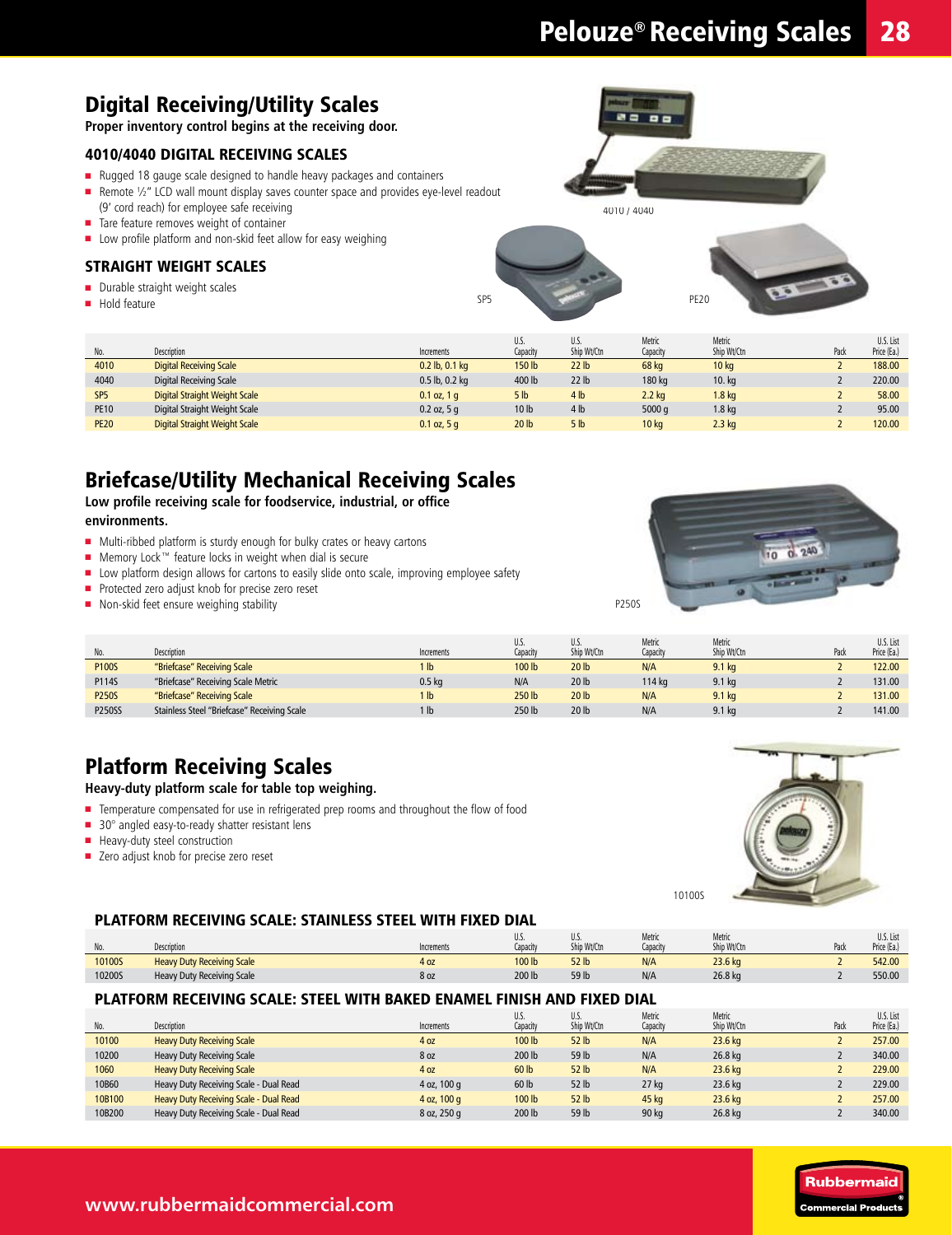### Temperature monitoring is a critical practice to ensure proper food safety.

Thermocouples are widely used in the foodservice industry for their ability to provide quick and precise temperature measurements. Thermocouples have built-in microprocessors that provide reads within 1/10th of a degree. Response time of a thermocouple can be 3–4 times faster than a mechanical pocket thermometer and 2–3 times faster than a standard digital thermistor thermometer. Everyone from health inspectors to chefs uses thermocouples due to their ability to measure a wide range of temperatures quickly and accurately to ensure proper food safety.



Thermocouples provide fast and accurate temperature solutions for any foodservice operation.

TMP800

TMP2000 TMP4000

## Thermocouples **NEW!**

**Essential tool for any HAACP plan.**

#### TMP800

- Super fast 3 second temperature response
- Open to turn on, close to turn off—easy to use, no buttons
- Microtip thermocouple folding probe perfect for thin sliced deli meats and delicate foods
- $\blacksquare$  NSF approved

#### TMP2000, TMP4000

- **n** Min/Max/Hold modes
- $\blacksquare$  Probe included with built-in storage and protection
- $\blacksquare$  Dual read Fahrenheit and Celsius
- $\blacksquare$  IP54 rating for dust and moisture
- **8:1 IR Ratio (TMP4000)**
- Auto Off, Low Battery
- **9V** battery and custom travel pouch included
- **n** NSF approved

### Type K Thermocouple Probes

#### **Temperature monitoring evolved.**

 $\blacksquare$  Manufactured and tested 4x greater than standard ANSI specifications

THOP

- $\blacksquare$  Super fast 2-3 second temperature readings
- n Interchanges with TMP4000 and TMP2000



| No.            | Description                         | Temperature Range                                         | Degree<br>Increments | Stem Length                               | U.S.<br>Ship Wt/Ctn | Metric<br>Ship Wt/Ctn | Pack | U.S. List<br>Price (Ea.) |
|----------------|-------------------------------------|-----------------------------------------------------------|----------------------|-------------------------------------------|---------------------|-----------------------|------|--------------------------|
| <b>TMP800</b>  | <b>Microtip Thermocouple</b>        | $-58-572F$                                                | 0.1F                 | 4''                                       | 3.3 <sub>lb</sub>   | 1.5 <sub>k</sub>      |      | 215.00                   |
| <b>TMP2000</b> | Thermocouple                        | -50-450F, -40-230C                                        | 0.1F 0.1C            | $4\frac{3}{4}$                            | 3.5 <sub>lb</sub>   | $1.6$ kg              |      | 225.00                   |
| <b>TMP4000</b> | <b>Thermocouple/IR Combo</b>        | Probe: -40-450F. -40-230C<br>Infrared: -40-600F, -40-300C | 0.1F 0.1C            | $4^{3}/4$                                 | 3.5 <sub>lb</sub>   | $1.6$ kg              |      | 245.00                   |
| <b>THOP</b>    | Type K Thermocouple- Oven Probe     | -58-482F 50-250C                                          | 0-100C. $\pm$ 5C     | 2 <sup>n</sup>                            | $12.8$ lb           | 5.8 kg                |      | 106.00                   |
| <b>THBP</b>    | Type K Thermocouple- Burger Probe   | -58-482F, 50-250C                                         | 0-100C. $\pm$ 5C     | $\frac{1}{4}$ " (8 $\frac{1}{2}$ " probe) | $12.8$ lb           | 5.8 <sub>kq</sub>     |      | 140.00                   |
| <b>THMP</b>    | Type K Thermocouple- Microtip Probe | -58-482F 50-250C                                          | 0-100C. $\pm$ 5C     | $4\frac{1}{2}$                            | 12.8 <sub>lb</sub>  | 5.8 kg                |      | 106.00                   |

 $\epsilon$ 

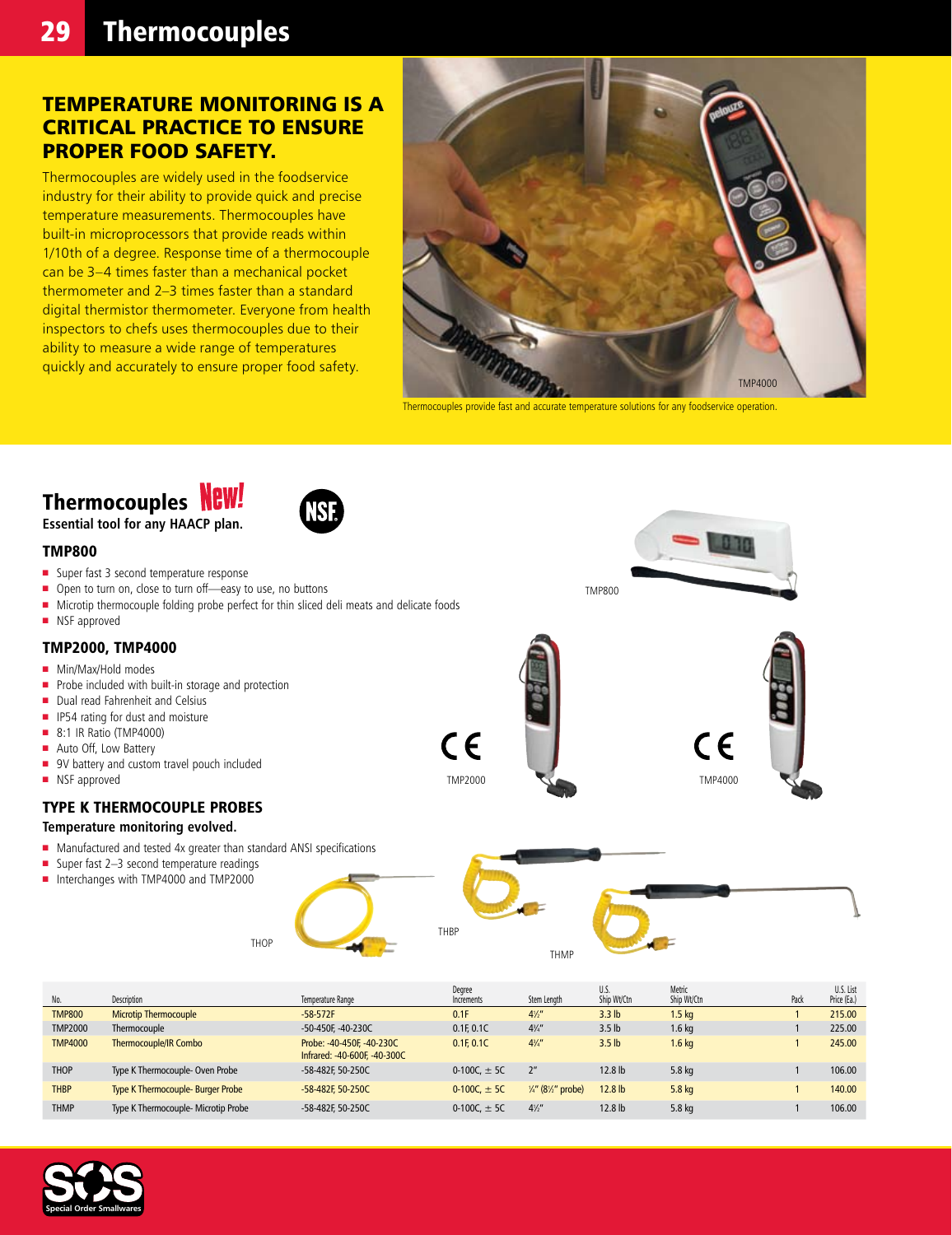## **Infrared Thermometer NEW!**

**Fast, reliable surface temperature measurement.**

- $\blacksquare$  6:1 ratio
- **n** Ergonomic, palm sized design with trigger button on side
- $Min/Max$  modes
- Dual read Fahrenheit and Celsius



| $\mathbf{M}$<br>IV. | Description                        | Temperature Range        | Dearee<br>Increments | Stem Lenath  | υ.υ.<br>Ship Wt/Ctn | Metric<br>Ship Wt/Ctn | U.S. List<br>Price (Ea.) |
|---------------------|------------------------------------|--------------------------|----------------------|--------------|---------------------|-----------------------|--------------------------|
| <b>TMP500</b>       | <b>Pocket Infrared Thermometer</b> | $-67 - 482F - 55 - 250C$ | 0.1F, 0.1C           | 6:1 IR Ratio | 2.6 <sub>lb</sub>   | $1.2$ kg              | 86.00                    |

TMP500

# Digital Thermometers **New!**



#### **The first defense against foodborne illness.**

#### TMP1000

- Dishwasher safe for easy clean-up, monitoring and ware washing machine temperatures
- $\blacksquare$  Easy user calibration
- Min/Max/Hold modes
- Dual read Fahrenheit and Celsius
- NSF approved

### THTC392

- Multi-function display shows current temperature, pre-set temperature, and timer or clock
- 24-hour timer with count-up feature after alarm
- Dual read Fahrenheit and Celsius
- 3' Teflon cord with stainless probe to leave in oven and monitor temperature during cook cycle

#### THP302L

- Large 3/8" LCD display
- Dual read Fahrenheit and Celsius
- Hold Button
- **NSF** approved



|                |                                              |                    | Degree     |                | U.S.              | Metric            |      | U.S. List   |
|----------------|----------------------------------------------|--------------------|------------|----------------|-------------------|-------------------|------|-------------|
| No.            | <b>Description</b>                           | Temperature Range  | Increments | Stem Lenath    | Ship Wt/Ctn       | Ship Wt/Ctn       | Paci | Price (Ea.) |
| <b>THP302L</b> | <b>Digital Pocket</b>                        | $-58-302F$         |            | $4\frac{7}{8}$ | $2.$ lb           | 0.9 <sub>kg</sub> |      | 23.80       |
| THTC392        | Digital Food Monitoring Thermometer w/ Timer | 32-392F. 0-200C    | 1F. 1C     |                | 4.8 <sub>lb</sub> | 2.2 kg            |      | 46.80       |
| <b>TMP1000</b> | Dishwasher Safe Digital Pocket               | -40-450F, -58-230C | 0.1F 0.1C  |                | $2.1$ lb          | , ka              |      | 32.00       |

### Dial Pocket Thermometers

- **n** Dishwasher safe design
- Built-in sheath calibration tool
- $\blacksquare$  Shatter resistant lens
- **n** Stainless steel construction





THP220DS

| No.             | Description                                           | Temperature Range | Degree<br>Increments | Stem Lenath                 | U.S.<br>Ship Wt/Ctn | Metric<br>Ship Wt/Ctn | Pack         | U.S. List<br>Price (Ea.) |
|-----------------|-------------------------------------------------------|-------------------|----------------------|-----------------------------|---------------------|-----------------------|--------------|--------------------------|
| <b>THP160DS</b> | Dishwasher Safe Pocket Thermometer                    | $-40-160F$        | 2F                   | F''                         | 0.9 <sub>lb</sub>   | $0.4$ kg              | $\mathbf{z}$ | 9.00                     |
| <b>THP220C</b>  | <b>Pocket Thermometer</b>                             | $0-220F$          | 2F                   | $\mathbf{K}^{\prime\prime}$ | 0.9 <sub>lb</sub>   | $0.4$ kg              |              | 5.40                     |
| THP220DS        | Dishwasher Safe Pocket Thermometer                    | 0-220F            | 2F                   | 5 <sup>n</sup>              | 0.9 <sub>lb</sub>   | $0.4$ kg              |              | 9.00                     |
| THP220DSPOP     | Dishwasher Safe Pocket Thermometer POP display 0-220F |                   | 2F                   | $\mathbf{K}^{\prime\prime}$ | 3.7 <sub>lb</sub>   | 1.7 kg                |              | 7.00                     |
| THP550DS        | Dishwasher Safe Pocket Thermometer                    | 50-550F           | 5F                   | 5 <sup>n</sup>              | 0.9 <sub>lb</sub>   | $0.4$ kg              |              | 9.00                     |



### **www.rubbermaidcommercial.com**